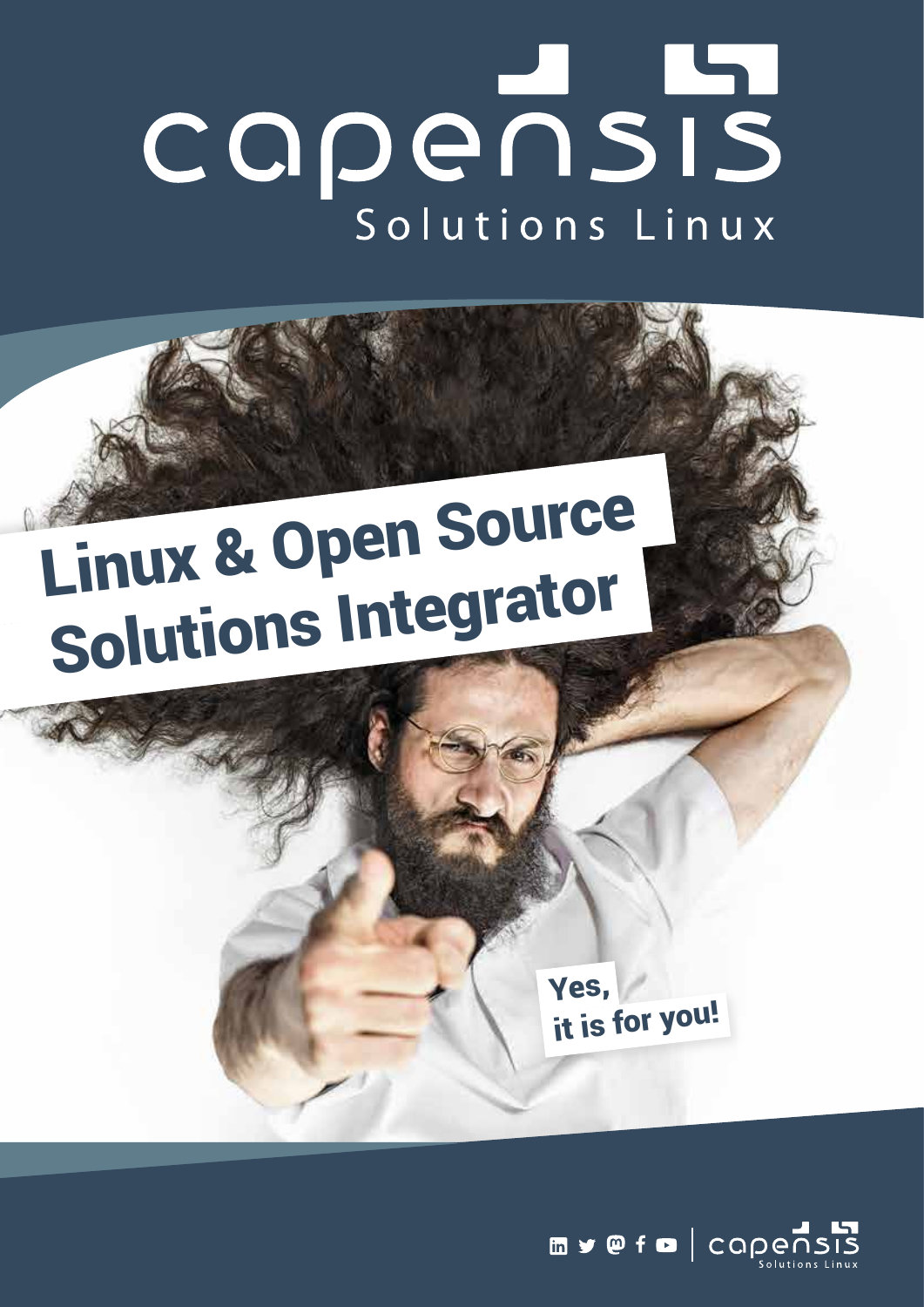## About us



Created at the beginning of 2000's in the north of France, Capensis is a company specialized in Linux & Open Source IT engineering.

Since then, only one thing is important to us : providing our clients with the best solutions for their IT infrastructures, while bringing a competitive alternative to closed-source environments.

In 2011, Capensis designed the first Open Source hypervision solution in the world: Canopsis.

Our key to success? A dual core business working in synergy with a passionnate team of experts!



## Integrator & publisher

Elaborated with all Capensis know-how, Canopsis is an Open Source hypervision solution allowing to quickly identify and solve all your information systems problematics!



Powerfull and ergonomic, Canopis centralizes, processes and restitutes all your IS events with a wide range of features: filtering, enrichment, alarm trays, service weather, correlation, auto-remediation, reportings, KPI and much more.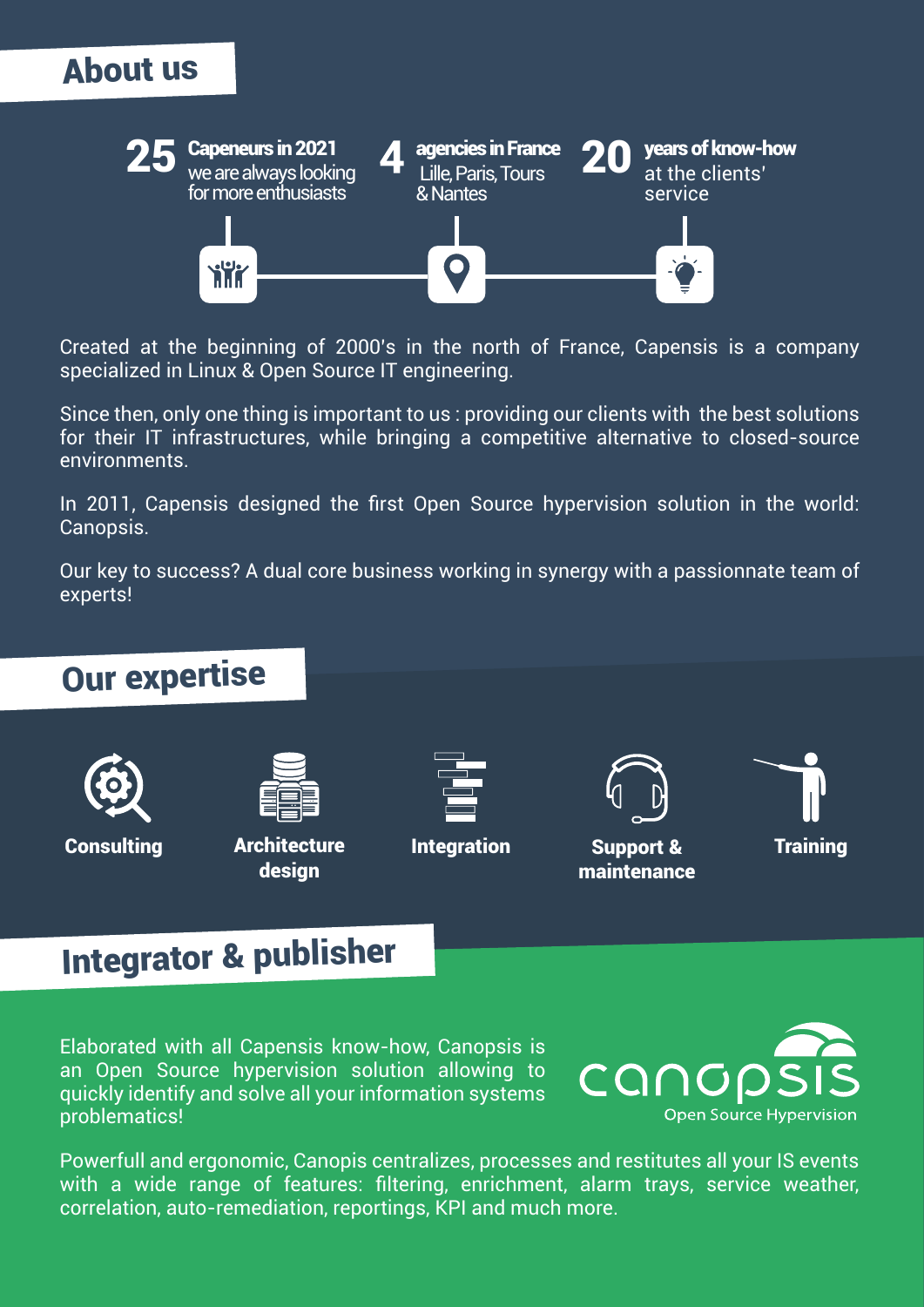## Our solutions





 $\bullet$  IS vision







 $\cdot$ **s** Collab. solutions



| <b>Infrastructure</b>            | Linux distribution: Red Hat / CentOS, Debian / Ubuntu<br>Databases: MariaDB / MySQL, PostgreSQL<br>Webserver: Apache Httpd / Nginx<br><b>Network services: PowerDNS, Postfix</b> |
|----------------------------------|----------------------------------------------------------------------------------------------------------------------------------------------------------------------------------|
| <b>High Availability</b>         | HAProxy / Keepalived, Pacemaker / RedHat Cluster*, MariaDB /<br>Galera Cluster, GlusterFS                                                                                        |
| <b>Backup</b>                    | Bareos, Borg                                                                                                                                                                     |
| <b>Virtualization/Containers</b> | Proxmox (KVM / LXC), Docker                                                                                                                                                      |
| laaS, PaaS, CaaS                 | OpenStack, Kubernetes, OpenShift                                                                                                                                                 |
| <b>Supervision</b>               | Système: Zabbix, Centreon*, Icinga2, Shinken*<br>Réseau: LibreNMS<br><b>Cloud: Prometheus</b><br>Métrologie : Grafana, Elastic Beats                                             |
| <b>Hypervision</b>               | Canopsis <sup>*</sup>                                                                                                                                                            |
| <b>ITSM/CMDB</b>                 | Itop <sup>*</sup> , GLPI / Fusion Inventory                                                                                                                                      |
| <b>Logs centralization</b>       | Elastic Suite ELK* (ElasticSearch, Logstash, Kibana)                                                                                                                             |

| <b>Configuration Manag.</b>   | Ansible, Puppet                                                              |
|-------------------------------|------------------------------------------------------------------------------|
| <b>Provisioning</b>           | <b>Machines physiques et virtuelles : Foreman</b><br><b>Cloud: Terraform</b> |
| <b>Orchestration</b>          | Rundeck, AWX / Ansible Tower*                                                |
| Package/Patch manag.          | Pulp, Katello / RedHat Satellite*                                            |
| <b>Continuous integration</b> | <b>Jenkins</b>                                                               |
| <b>Corporate messaging</b>    | Zimbra <sup>*</sup>                                                          |

| Corporate messaging     | Zillibid                    |
|-------------------------|-----------------------------|
| <b>Sources manager</b>  | Git / GitLab                |
| <b>Sharing services</b> | <b>OwnCloud / Nextcloud</b> |
| <b>Directories</b>      | OpenLDAP                    |
| <b>Security</b>         | <b>Fusion Directory</b>     |

*\* Licensed versions available (Tower-AWX, Centos-RedHat, ELK avec/sans add on, Satellite-PFK...)*